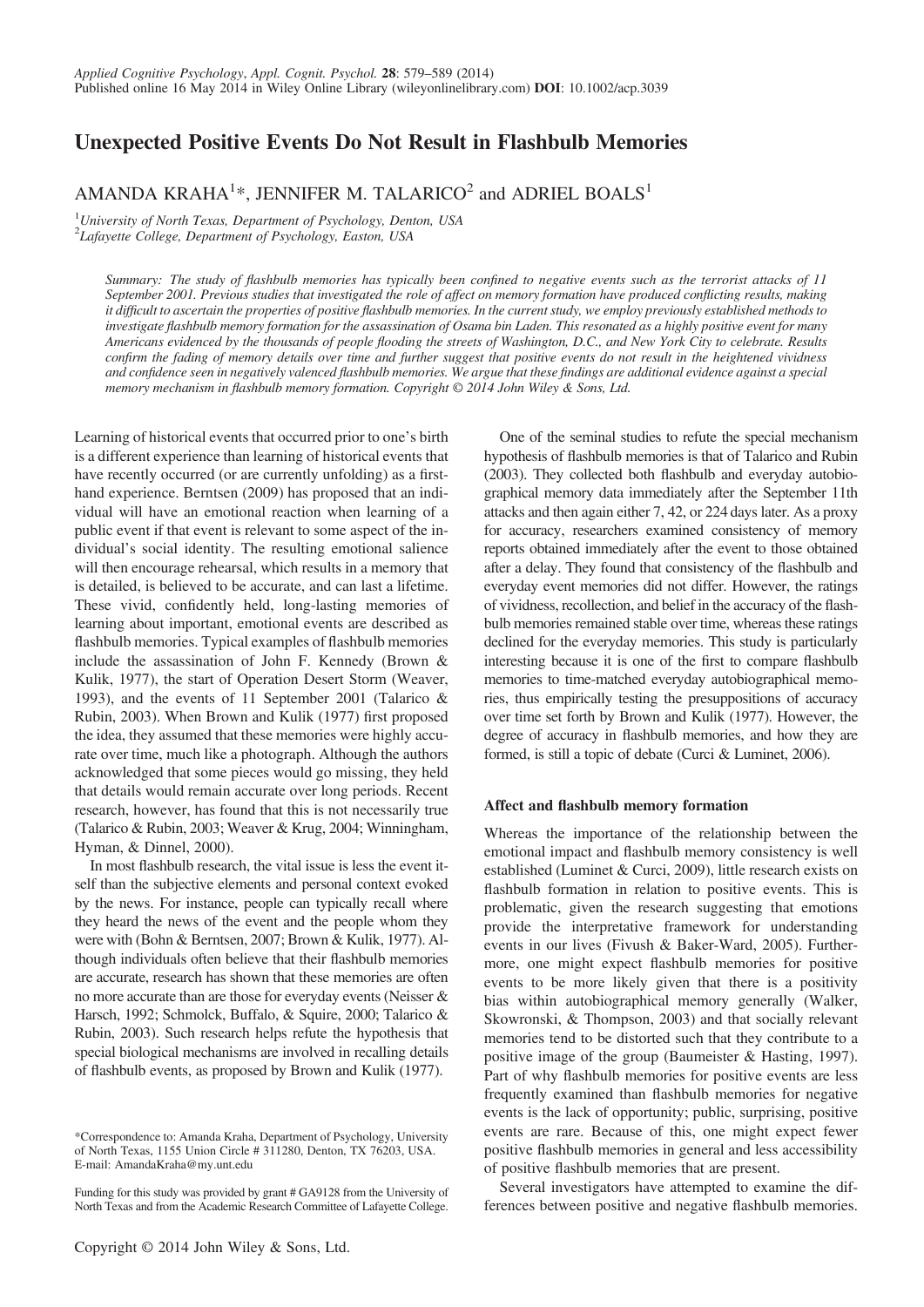There are two basic strategies for conducting this work: comparing memories for two different events, one positive and one negative, within the same sample and comparing memories for the same event within two different samples, one who interpreted the event negatively and one who interpreted the event positively. We will now discuss representative findings from these previous investigations.

The first to compare memories for events that differed in emotional affect, Scott and Ponsoda (1996), did not find any significant differences in consistency or vividness between memories of a selection of positive events and those of negative events. Strict scoring criteria may have contributed to the null effect. Another consideration is the relatively low personal significance of the events examined to the sample tested. Personal significance is one of few event criteria consistently found to be necessary for flashbulb memory formation (Curci, Luminet, Finkenauer, & Gisle, 2001; Talarico & Rubin, 2009).

In contrast, Tekcan (2001) found that there were important differences between positive and negative event memories. Participants rehearsed the positive event (acceptance to college) more than they did the negative event (the Gulf War). Intuitively, however, this is not surprising given that the positive event was a private one of high personal significance, whereas the negative event was a public event with little personal importance.

Last, Berntsen and Thomsen (2005) studied the German invasion of Denmark (a negative event) and the ensuing liberation (a positive event) but did so retrospectively, decades after the initial events had taken place. Because of the retrospective nature of the study and their interest in assessing accuracy, Berntsen and Thomsen focused on details pertaining to the factual details of the event rather than the personal circumstances of learning about the event. Because reports were obtained long after the event occurred, it was impossible to verify the personal context of hearing the news. They found that most people could remember factual details for both the invasion and the liberation, but they had a harder time vividly remembering details for their personal circumstances of learning of these events, possibly because of rehearsal differences between the types of memories. Also, memory for the negative event was more accurate than for the positive event (Berntsen & Thomsen, 2005).

Across the three studies, we have seen no difference between memories for positive and negative events, memories of positive events enhanced relative to memories of negative events, and memories of negative events as more accurate than memories for positive events. Therefore, we are no closer to understanding how positive flashbulb memories may (or may not) differ from more prototypical negative flashbulb memories.

The second technique for examining how affect influences memory is to compare memories for the same event as remembered by groups who interpreted the event positively versus negatively. In the traditional venue of political events, Bohn and Berntsen (2007) examined memories for the fall of the Berlin Wall among West and East Germans, finding that those who supported unification had more vivid memories that were accompanied by a greater sense of reliving the experience than did those who mourned the fall of Communism. However, a study of US voters in the 2004 presidential

election found that those who voted for losing-candidate John Kerry (negative event) rated their memories for the election as higher in emotional intensity, visceral reactions, and reliving, in comparison with those who voted for the re-elected G. W. Bush (positive event) (Boals, Rubin, & Klein, 2008). Similarly, Holland and Kensinger (2012) found that individuals that had negative feelings about the outcome of the 2008 presidential election (Barack Obama defeating John McCain) reported a lower quantity of information but had higher consistency than those who felt positive about the election outcome.

Another popular context for studies examining differential interpretations of the same event is sports. Kensinger and Schacter (2006) found that although fans of both teams recalled the 2004 American League Championship Series baseball game equally vividly, fans of the winning Red Sox had more subjective confidence in their recollections than did losing Yankee fans. However, objective assessment demonstrated that Yankee fans had more consistent recall of the game than did Red Sox fans. Breslin and Safer (2011) also studied Yankee fans and Red Sox fans, this time examining their memories for two recent American League championship baseball games (one game won by each team). They, too, found that fans remembered the game their team won more accurately than the game that their team lost. Finally, Talarico and Moore (2012) found that Lehigh University fans remembered a rivalry football game that their team won more accurately than did fans of opponent Lafayette College. Lehigh fans rated the game as more emotional and also rehearsed the event more frequently. Although fans of both teams initially remembered the game equally vividly, the Lehigh fans' memories maintained that vividness over time, whereas Lafayette fans' memories decreased.

Across most of these studies, we have seen memories for events interpreted positively demonstrate more flashbulb memory phenomena (e.g., enhanced vividness, reliving, confidence, and rehearsal) than do events that are interpreted negatively. However, negative interpretations result in more accurate memory for event details. Therefore, we may expect memories for a public, surprising, positive event to be more representative of flashbulb memory phenomenology than the more traditional memories of negative events. However, flashbulb memory research has demonstrated that memories for the personal circumstances of hearing about negative public events are not more accurate than memories for everyday experiences, so it may be that such personal memories of consequential, unique events are remembered differently than are factual details of sporting events or even public events as assessed semantically rather than autobiographically (Bohannon, 1988; Pezdek, 2003; Shapiro, 2006; Smith, Bibi, & Sheard, 2003; Tekcan, Ece, Gülgöz, & Er, 2003).

Although these studies provide interesting information about the phenomena of positive flashbulb memories, it is difficult to surmise a definitive framework of positive flashbulb memory formation from them because of their conflicting results. Making the issue even more complicated, each study uses a unique methodology with little in common other than the phenomenon of interest, thus making meta-analytic techniques (Cooper & Hedges, 1994) difficult. Furthermore, all previous researches on positive affect and flashbulb memory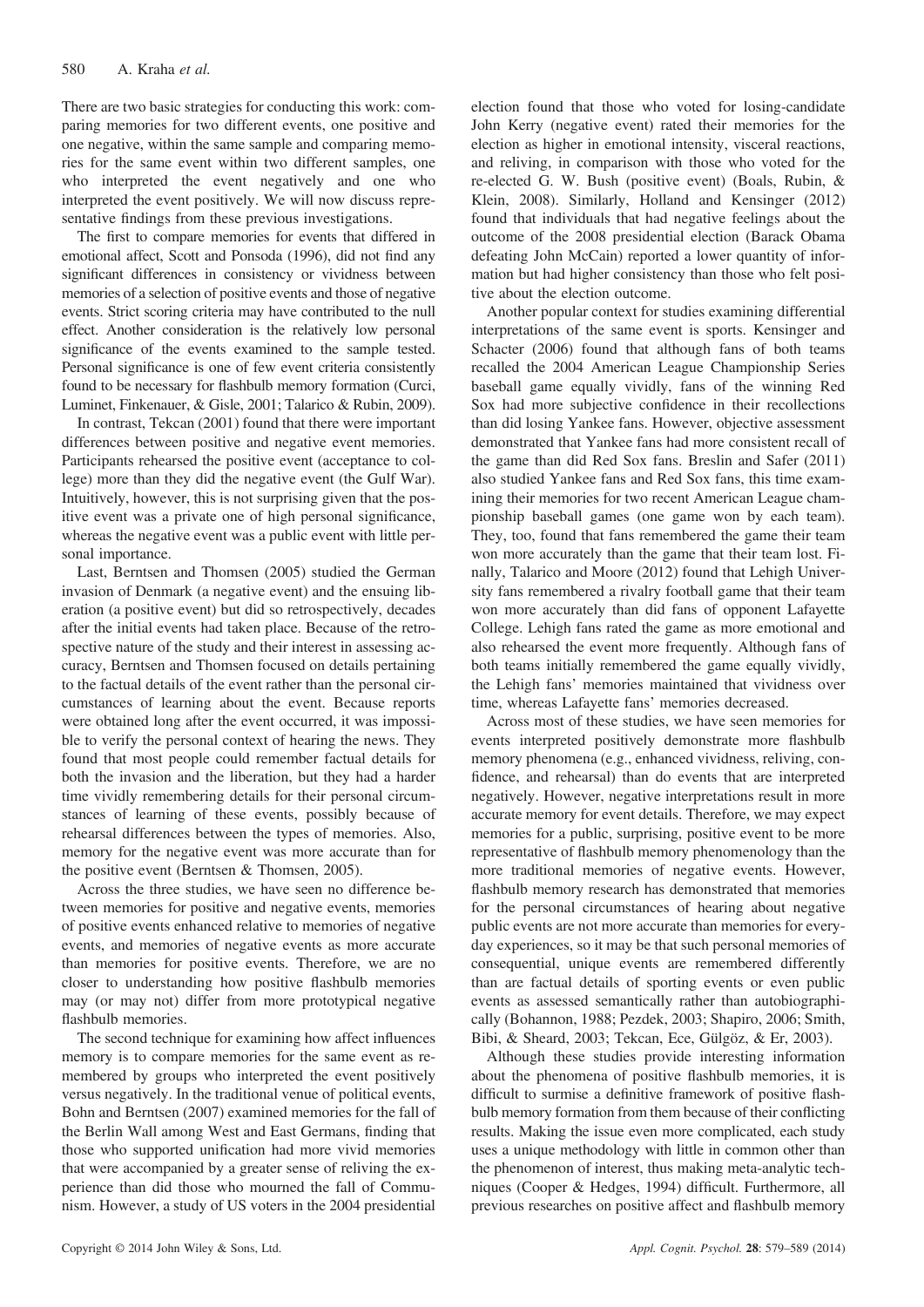formation have been snapshots of experience. None have examined how these memories may change over time. Furthermore, although they have compared positive affect to negative affect, there have been no comparisons to everyday autobiographical memories of similar affect. Our study is the first to adapt longitudinal comparisons of memories to the study of a public, surprising, and positively valenced event the announcement of the assassination of Osama bin Laden. For many Americans, particularly those of college age, bin Laden was the face of terrorism, making his death a joyous occasion that provided a sense of relief and safety. In fact, terrorism has been such a part of young Americans' lives that they are commonly referred to as the '9/11 Generation'. In addition, by replicating the design of Talarico and Rubin (2003, 2007), we can draw additional comparisons between positive and negative flashbulb memories (of similar content, from similar samples) for consistency with previous research in this area.

## **METHOD**

#### **Participants**

The news of bin Laden's death first broke late on the evening of 1 May 2011. Thus, some people did not first hear about the news until the morning of 2 May 2011. Following Talarico and Rubin (2003) procedures, we ran a total of 329 participants from 2 May to 4 May 2011. Then, those participants were randomly divided in to three groups to be contacted for a follow-up session 7, 42, or 224 days later. All participants were also contacted 365 days later. At each follow-up interval, participants were given 48 hours to complete the online instrument (therefore, not everyone who was invited to participate was successfully able to complete the instrument). As a result of these procedures, we are left with three independent samples of participants: those who completed the initial instrument only, those who completed one-and-only-one follow-up (be it 7, 42, 224, or 365 days later), and those who completed three sessions (the initial session, the 365-day session, and either the 7-, 42-, or 224-day intermediate session). The last group included 60 participants (12:48 male : female, 4:56 Hispanic : non-Hispanic, and 45:15 White : non-White) ranging from 16.6 to 60.6 years old, with an average age of 24.4. The one-and-only-one follow-up group included 124 participants (41:83 male : female, 11:113 Hispanic : non-Hispanic, and 93:31 White : non-White) ranging from 17.1 to 56.5 years old, with an average of 24.1. Last, the group that only completed the initial session included 145 participants (61:84 male : female, 21:124 Hispanic : non-Hispanic, and 91:54 White : non-White) ranging from 18.5 to 56.3 years old, with an average age of 22.9.

#### Materials and procedure

#### Open-ended questions

To begin, we asked open-ended questions typical to flashbulb memory studies (Conway et al., 1994; Tekcan & Peynircioglu, 2002; Weaver, 1993) about the assassination announcement. We asked who the participant was with when they first heard the news, when they heard the news, where they were, if there were others present, and what their dominant emotion was. In addition, we asked if there were any other distinctive details that they would like to share. Similar questions were asked of a self-nominated event from the preceding weekend (Friday–Sunday). We asked for a description of the event, when and where the event occurred, if there were others present, and what the individual was personally doing. We also asked for any additional distinctive details. Participants were also required to 'title' this event with a cue specific enough to remind them of this particular event in the future. Because participants responded to specific prompts (e.g., where they were and who they were with) rather than providing narratives, measures of elaboration were not obtained.

## Autobiographical Memory Questionnaire (Rubin, Schrauf, & Greenberg, 2003)

The Autobiographical Memory Questionnaire was used to assess the phenomenological and meta-cognitive aspects of memories. Key properties involved recollection of the event and belief that the event occurred as remembered. These are defining characteristics of autobiographical memory (Conway, 1995). Recollection was assessed by collapsing responses to 'I feel as though I am reliving' the experience (from 1, not at all, to 7, as clearly as if it were happening now) and 'while remembering the event now, I feel that I travel back to the time it happened' (from 1, not at all, to 7, completely). Belief in the accuracy of the memory was assessed by combining questions regarding whether the participants 'believe the event in my memory really occurred in the way I remember it' and if they could 'be persuaded that your memory of the event was wrong' (from 1, 100% imaginary, to 7, 100% real, and 1, not at all, to 7, completely, respectively). Vividness was assessed by collapsing responses to ratings of how well participants could 'see it in my mind', 'hear it in my mind', and 'know the setting where it occurred' (from 1, not at all, to 7, as clearly as if it were happening now). Last, we assessed whether participants 'actually remember it rather than just knowing it happened' (from 1, *not at all*, to 7, *completely*).

We assessed language and narrative by asking if the memory came 'in words or pictures as a coherent story or episode and not as an isolated fact, observation, or scene'; 'in pieces with missing bits'; and 'in words'; and whether it was 'based on details specific to my life, not on general knowledge that I would expect most people to have' (all rated from 1, not at all, to 7, completely).

Emotion was assessed by asking about the current emotional affect and intensity of the memory. We also asked a series of questions about physical reactions, 'I feel my heart pound or race', 'I feel tense all over', 'I feel sweaty or clammy', and 'I feel knots, cramps, or butterflies in my stomach' (all rated from 1, not at all, to 7, more than for any other memory), and collapsed these in to one visceral response measure. We also asked participants if they felt the emotions 'as strongly as I did then' (same intensity: from 1, not at all, to 7, as clearly as if it were happening now) and if they felt 'the same particular emotions I felt at the time of the event' (same emotion: from 1, completely different, to 7, identically the same).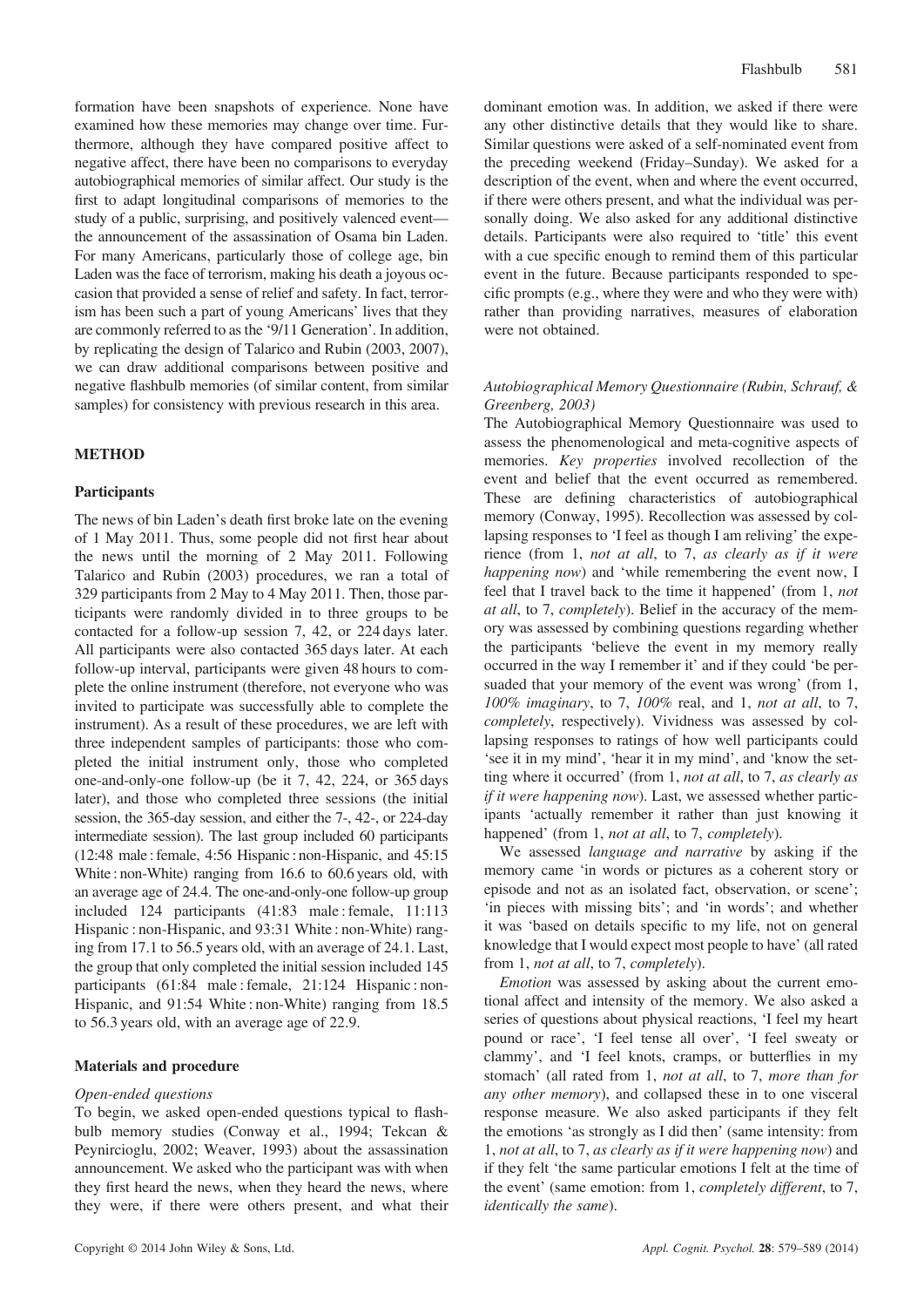To assess consequentiality of the events, participants were asked to rate (from 1, not at all, to 7, very) how 'common', 'unusual', 'ordinary', and 'expected' the event was. These were collapsed to form a measure of surprise. In addition, participants used the same rating scale to indicate how important the event was on international, national, family, and personal levels. Finally, participants indicated the extent to which the event had consequences for them, from 1, not at all, to 7, many consequences. The last three formed our personal importance measure and the first two our global importance measure.

To assess rehearsal rates, participants indicated the degree to which they 'thought about', 'talked about', and how often the memory came to them 'out of the blue' (all rated from 1, not at all, to 7, more than for any other memory). These items were averaged for an overall rehearsal measure. Field versus observer modes of remembering were assessed by asking participants if they saw the event 'out of my own eyes rather than those of an outside observer' (from 1, not all, to 7, completely).

Participants were also asked a number of questions about their interest in US anti-terrorism policy and their familiarity with the 'flashbulb memory' concept. However, these variables are not discussed here because they are not relevant to the central hypothesis. After completing the questionnaire, participants were asked if they would be willing to participate in additional research sessions and to provide contact information if they were.

#### Second session

A second session, identical to the first, was conducted after 7, 42, or 224 days. The only difference is that, in the second session, everyday event memories were cued with the brief description of the event provided during the first session. All participants completed the second session online. Participants were invited—via e-mail, Facebook, and telephone to complete the subsequent phases of the study and received \$5 compensation for doing so. All participants who completed the 1-year follow-up received \$10 for doing so.

#### Data scoring

Two independent raters separately coded the open-ended questions for consistency. To do this, we employed a method similar to Curci and Luminet (2006). With this scoring, answers that are exactly similar received a score of 2, answers with a minor gain or loss of information received a score of 1, and answers with completely inconsistent information received a 0. For example, a minor gain of information would be if someone originally (during initial testing) said that they were at home when they heard the news, but at follow-up, they indicate that they were at home in their bedroom. Likewise, a minor loss of information would be when someone originally said they were in the living room but then report that they were at home when they heard the news. These individual scores were summed to arrive at a total consistency measure with a range of 0 to 12. Inter-rater reliability was assessed, and disagreements were resolved by discussion (lowest  $r_{t1-2} = .60$ , lowest  $r_{t1-3} = .71$ ).

#### RESULTS

#### Preliminary analysis

First, we should demonstrate that those participants who completed only the initial instrument (and their initial memory reports) were not significantly different than those who completed at least one follow-up. Because of the number of comparisons, we used a conservative alpha of .01 for these analyses. For event characteristics, there were no differences between ratings of emotional intensity of hearing the news of the assassination, visceral emotional reactions, emotional valence, rehearsal of their memory for hearing the news, nor personal and global importance of the event itself, largest  $t = 1.72$ , all  $p > .09$ . However, those participants who completed at least one follow-up rated the assassination as significantly more surprising  $[M = 5.90$ , standard error of the mean  $(SEM) = 0.08$ ] than did those who did not complete a followup ( $M = 5.54$ ,  $SEM = 0.10$ ),  $t(314) = 2.81$ ,  $p < .01$ . As for the initial memory reports, those participants who completed at least one follow-up rated their memories as more specific to their own life  $(M=4.47, SEM=0.15)$  than did those who did not complete a follow-up ( $M = 3.75$ ,  $SEM = 0.15$ ), t  $(300) = 3.40$ ,  $p < .01$ . No other ratings were significantly different between the two groups, largest  $t = 2.11$ ,  $p > .04$ .

We should also demonstrate that this event has similar properties to other events that have led to flashbulb memories. For the sample of participants who completed onlyone follow-up and looking to the initial ratings only, the death of bin Laden was rated as more surprising and of greater global importance than the everyday events nominated by participants  $[t (99) = 11.51$  and 16.58 respectively.  $p < .001$ ]. Although both events were rated as pleasant (i.e., above the midpoint on the valence scale), the everyday event was significantly more positive than learning of bin Laden's death,  $t(97) = -3.58$ ,  $p < .001$ . The assassination of bin Laden was not rated as significantly higher on emotional intensity, visceral emotional reactions, or ratings of personal importance (largest  $t = 1.17$ ,  $p > .25$ ). For the sample of participants who completed an interim follow-up session and the 1-year session, and again looking to the initial ratings only, the death of bin Laden was rated as more surprising and of greater global importance than the everyday events nominated by participants  $[t (49) = 5.82$  and 13.93, respectively,  $p < .001$ . The two events were not significantly different in emotional valence, intensity of emotional reactions, visceral emotional reactions, or ratings of personal importance (largest  $t = -0.81$ ,  $p > .42$ ).

## Comparing positive flashbulb memories versus everyday memories over time

Using the sample of participants who completed only-one follow-up session  $(N = 124)$ , we can compare memories for a public, surprising, positive event to personal autobiographical memories from approximately the same time to see if/ how both change over time. To do so, we computed a session (2: initial vs. follow-up) by delay group (4: 7-day vs. 42-day vs. 224-day vs. 365-day follow-up) by memory type (2: flashbulb vs. everyday) mixed factorial analysis of variance (ANOVA) with session and memory type as within-subjects factors and delay interval as a between-subjects factor.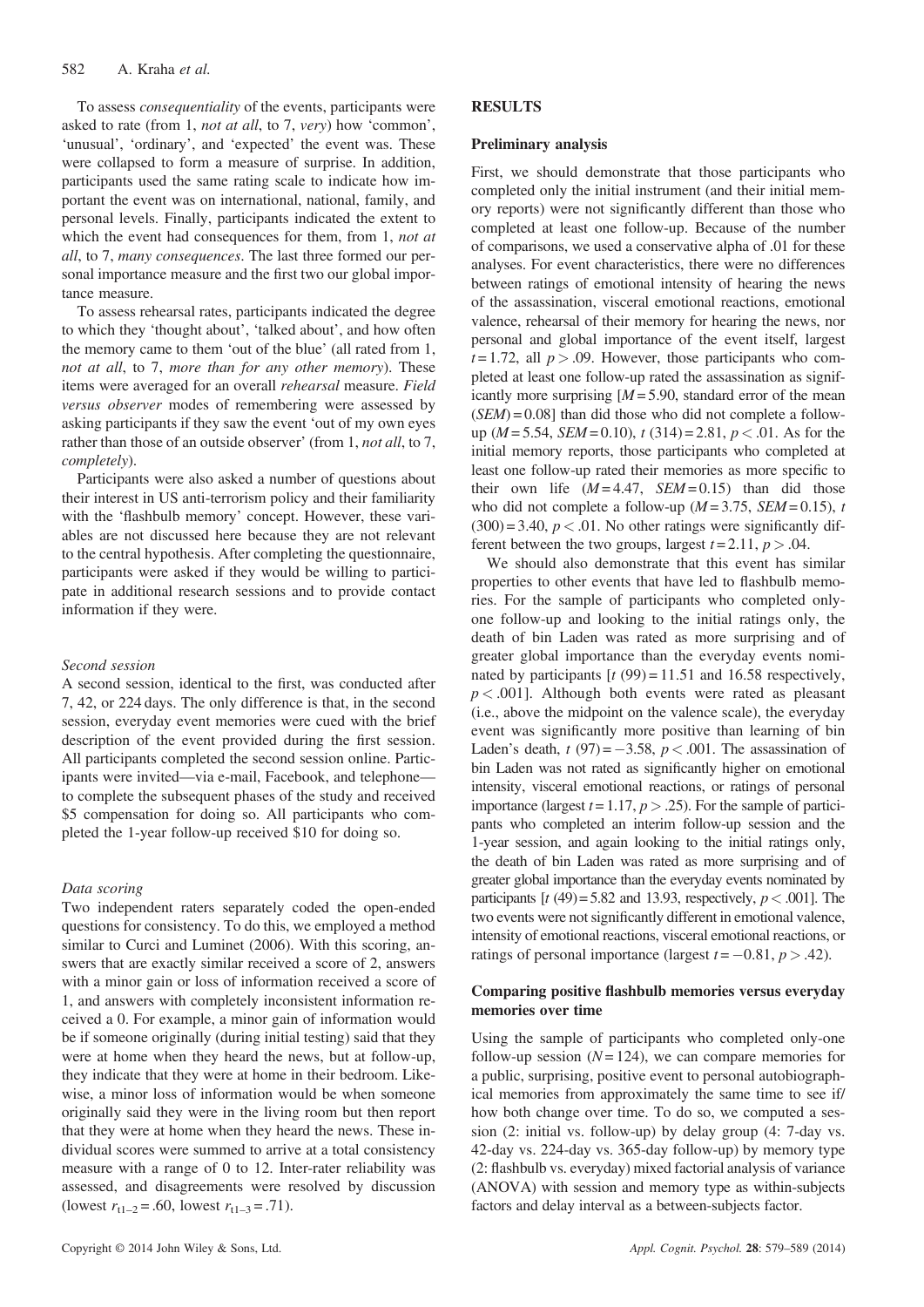As can be seen in Table 1, for the main effects of session, all properties diminished with time except personal and global importance ratings and emotional ratings of visceral reactions and surprise. This is generally consistent with the Talarico and Rubin (2003) findings for a public, surprising,

and negative event. For the main effects of memory type, surprise and global importance ratings were significantly higher for the bin Laden assassination than for the everyday event. Valence and feelings that the memory was specific to one's own life, on the other hand, were higher for the everyday event. These findings are all to be expected given the event characteristics. This nicely confirms that participants were able to provide reliable ratings of mnemonic and event features that differ between the events as expected. There were no other differences between flashbulb and everyday memories nor any memory type by time interaction effects (i.e., no type by session, type by group, or three-way interactions). Talarico and Rubin (2003) showed type by session interactions for all four key properties as well as emotional intensity, visceral emotional reactions, and field/observer perspective as well as a type by session by group interaction for belief in the memory's accuracy when examining a negative flashbulb memory to an everyday autobiographical memory. Here, we showed no similar effects when examining a positive flashbulb memory. Descriptive statistics from these analyses can be seen in Appendix A.

The current study used a slightly different consistency metric than that used by Talarico and Rubin (2003). They assessed consistency of each unit of information provided by participants in response to each open-ended question. Here, the delayed memory responses for each open-ended question were compared with the initial response, and a score of 0, 1, or 2 was assigned to the overall consistency of that report. A score of 2 meant that the two reports were completely consistent with one another, a score of 1 meant that there were minor changes (e.g., adding or subtracting details), and a score of 0 meant that the two reports were inconsistent with each other. Because the consistency scores themselves account for session effects (i.e., initial vs. delay), we computed a delay group (4: 7-day vs. 42-day vs. 224-day vs. 365-day follow-up) by memory type (2: flashbulb vs. everyday) mixed factorial ANOVA.

Overall, there were no differences between flashbulb and everyday memories nor did the memories change much as a function of delay. In all cases, as shown in Figure 1, there was little consistency between memory reports. As can be seen in Table 2, one interesting exception is for spatial memory, where flashbulb memories are more consistent than everyday memories. Where prior investigators have examined details separately, there does appear to be a trend where spatial details are more reliably recalled in flashbulb memories than are other details (Christianson, 1989; Tekcan et al., 2003). Recent research on verifiable autobiographical memories has

Table 1. ANOVA results using the sample that completed one-and-only-one follow-up

|                        |                 |       |                           |             | Effect of flashbulb versus everyday memory |                            |                                           |  |  |  |
|------------------------|-----------------|-------|---------------------------|-------------|--------------------------------------------|----------------------------|-------------------------------------------|--|--|--|
|                        | Effect of delay |       |                           |             | Interaction                                |                            |                                           |  |  |  |
|                        | Session         | Group | Session $\times$<br>Group | Main effect | Memory $\times$<br>Group                   | Memory $\times$<br>Session | Memory $\times$ Session $\times$<br>Group |  |  |  |
| Key properties         |                 |       |                           |             |                                            |                            |                                           |  |  |  |
| Recollection           | $36.04*$        | 0.76  | 1.14                      | 4.13        | 0.69                                       | 0.07                       | 0.31                                      |  |  |  |
| <b>Belief</b>          | $10.46*$        | 0.87  | 2.42                      | 0.01        | 2.15                                       | 0.01                       | 1.84                                      |  |  |  |
| Remember/know          | 32.09*          | 0.58  | 3.28                      | 7.69        | 0.35                                       | 0.16                       | 0.67                                      |  |  |  |
| Vividness              | 57.08*          | 0.78  | 4.31                      | 0.03        | 0.18                                       | 0.00                       | 1.21                                      |  |  |  |
| Language and narrative |                 |       |                           |             |                                            |                            |                                           |  |  |  |
| Coherent story         | $36.65*$        | 1.64  | 1.49                      | 2.61        | 0.28                                       | 0.00                       | 1.55                                      |  |  |  |
| In pieces              | $25.43*$        | 0.70  | 4.24                      | 1.13        | 0.32                                       | 5.03                       | 0.33                                      |  |  |  |
| In words               | $17.17*$        | 1.95  | 0.33                      | 0.03        | 0.05                                       | 1.94                       | 1.27                                      |  |  |  |
| Specific own life      | $20.46*$        | 1.58  | 1.49                      | $11.76*$    | 1.46                                       | 0.00                       | 0.18                                      |  |  |  |
| Emotion                |                 |       |                           |             |                                            |                            |                                           |  |  |  |
| Valence                | $18.65*$        | 0.12  | 2.48                      | 12.80*      | 0.76                                       | 0.43                       | 0.21                                      |  |  |  |
| Same intensity         | $41.33*$        | 1.89  | 0.73                      | 0.41        | 0.05                                       | 0.15                       | 0.87                                      |  |  |  |
| Intensity              | $17.67*$        | 0.60  | 2.06                      | 0.07        | 0.66                                       | 0.53                       | 0.59                                      |  |  |  |
| Visceral               | 0.72            | 1.95  | 0.34                      | 2.93        | 2.27                                       | 1.53                       | 1.08                                      |  |  |  |
| Same emotion           | $26.27*$        | 1.40  | 0.08                      | 2.90        | 0.48                                       | 0.18                       | 0.46                                      |  |  |  |
| Other                  |                 |       |                           |             |                                            |                            |                                           |  |  |  |
| Field/observer         | 22.58*          | 0.25  | 2.15                      | 0.72        | 0.32                                       | 0.10                       | 1.07                                      |  |  |  |
| Rehearsal              | 28.06*          | 0.71  | 0.32                      | 5.02        | 0.73                                       | 0.97                       | 0.48                                      |  |  |  |
| <b>New</b>             |                 |       |                           |             |                                            |                            |                                           |  |  |  |
| Surprise               | 1.68            | 1.31  | 0.75                      | 156.84*     | 0.91                                       | 0.11                       | 2.76                                      |  |  |  |
| Global importance      | 0.24            | 1.74  | 1.23                      | 322.83*     | 0.77                                       | 0.00                       | 1.07                                      |  |  |  |
| Personal importance    | 5.45            | 0.39  | 0.38                      | 1.81        | 0.55                                       | 2.89                       | 0.40                                      |  |  |  |

Note: Session refers to the first versus follow-up session. Groups differed by whether the follow-up occurred after 7, 42, or 224 days. Memory type refers to flashbulb versus everyday. Degrees of freedom are 2, 105 for all analyses involving group and 1, 105 for all others. (Because of missing values, the denominator in each case sometimes falls as low as 82.)

ANOVA, analysis of variance.

Bonferroni correction due to multiple comparisons,  $p < .002$ .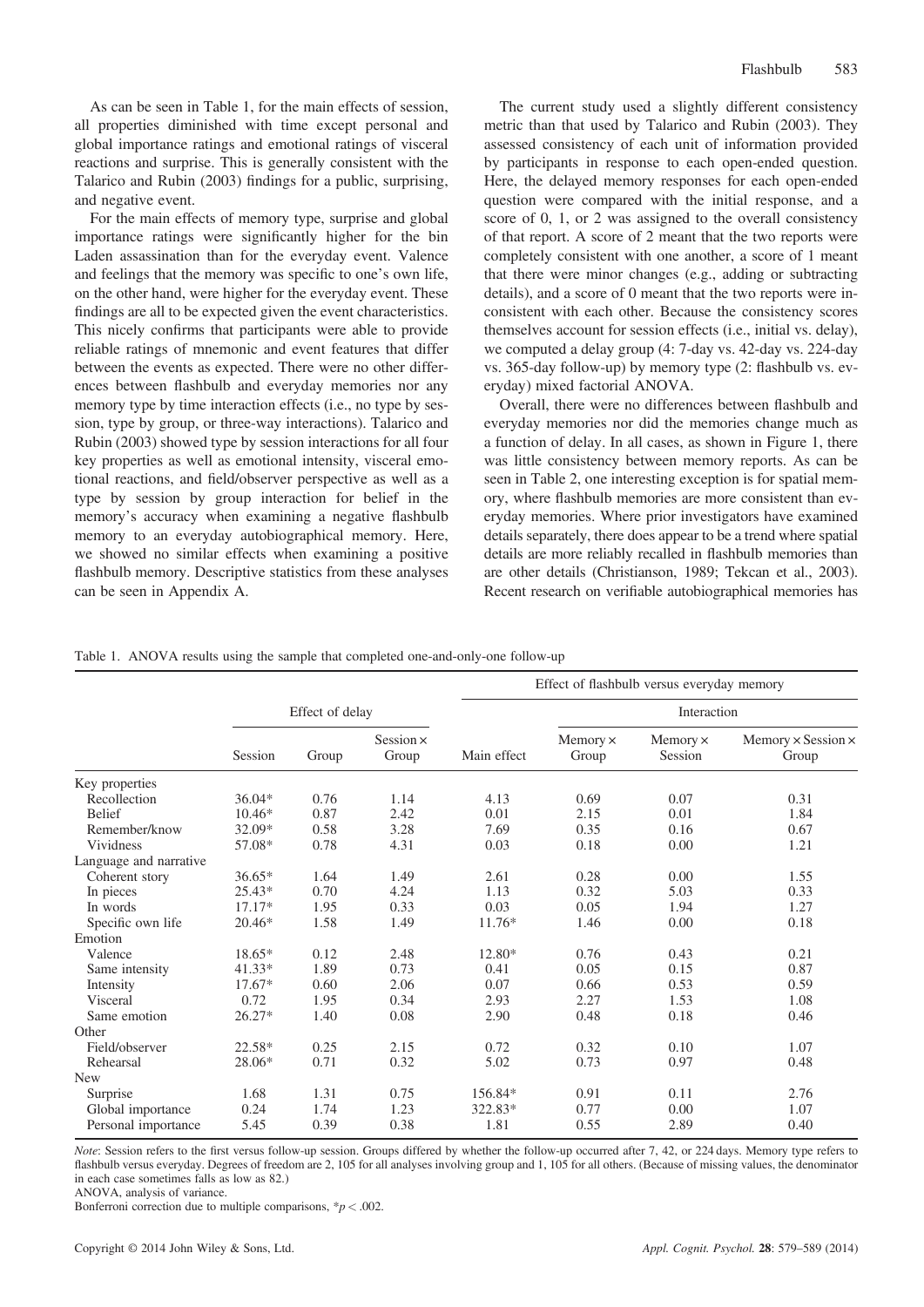



Figure 1. Mean consistency scores for both the flashbulb and everyday events. Error bars represent standard error of the mean. Participants included were those that completed one-and-only-one follow-up session

Table 2. ANOVA consistency results using the sample that completed one-and-only-one follow-up

|                | Group | Memory | Memory $\times$ Group |
|----------------|-------|--------|-----------------------|
| What           | 0.44  | 0.68   | 2.53                  |
| When           | 1.98  | 4.86   | 1.20                  |
| Where          | 0.21  | 13.99* | 0.14                  |
| Others         | 1.74  | 0.60   | 1.20                  |
| Prior activity | 3.76  | 3.50   | $7.19*$               |
| Distinctive    | 0.78  | 0.01   | 0.43                  |
| Total          | 1.12  | 5.58   | 2.80                  |

Note: Degrees of freedom are 3, 105 for analyses involving group and 1, 105 for analyses with memory type. (Because of missing values, the denominator in each case sometimes falls as low as 82.)  $*_{p}$  < .002.

also shown that spatial details are more accurately remembered than are temporal details (Talarico, 2012).

Although relatively small, the group of participants who completed three total sessions  $(N = 60)$  allows for an internal replication of our findings from an independent sample of participants remembering the same flashbulb event. This sample also allows us to examine similar questions about change over time with an additional within-subjects comparison. To do so, we computed a session (3: initial vs. followup vs. year) by delay group (3: 7-day vs. 42-day vs. 224-day follow-up) by memory type (2: flashbulb vs. everyday) mixed factorial ANOVA.

As can be seen in Table 3, main effects of session and type were generally consistent with the findings from the previous sample. Surprise and global importance were greater for flashbulb than everyday memories, and the only other effects were that phenomenological and meta-cognitive characteristics diminish with time. Descriptive statistics from these analyses can be seen in Appendix B.

Here, both the interim report (from 7, 42, or 224 days later) and the final report (from 365 days later) were compared with the initial memory report. Again, consistency scores were rated from 0 to 2 for each individual question, and the sum was used as a total consistency measure (range 0–12). Higher scores indicate greater consistency between the two reports. This allowed us to compute a session (2: initial-intermediate vs. initial-final) by delay group (3: 7-day vs. 42-day vs. 224-day follow-up) by memory type (2: flashbulb vs. everyday) mixed factorial ANOVA.

As can be seen in Figure 2, although the 7-day and 224-day groups are essentially flat at their initial delay and the 1-year mark, the 42-day group is more consistent at 1 year than they were at their initial delay interval. For the individual questions, as can be seen in Table 4, only memory for other people present shows any significant effects, and it seems to decrease over time. Given the small sample sizes for each betweensubjects delay group and the conservative  $p$ -value, it is difficult to draw firm conclusions from these data. However, all memories seem to be relatively unreliable.

## DISCUSSION

Although bin Laden's death was rated as more surprising and of greater global importance than the everyday events, it was not more emotionally intense nor more personally significant. Furthermore, all memory properties diminished over time regardless of memory type, and there was little consistency between reports for either event. This was true for two independent samples of participants. This finding is inconsistent with Talarico and Rubin (2003) who showed differences in autobiographical memory characteristics between a negative flashbulb memory and an everyday autobiographical memory using the same method as that used here. In their sample, participants rated the terrorist attacks of September 11th as more emotionally intense than their everyday memories and showed enhanced vividness and confidence in the accuracy of their memories for the September 11th attacks relative to their memories of a personal event. Prior research has shown that increased emotional intensity predicts enhanced autobiographical memory phenomenology (Talarico, LaBar, & Rubin, 2004). Talarico and Rubin (2003) did not ask their participants to rate the personal significance of either event, but in our samples, both events were rated at the midpoint of our scale of personal significance (and the events were not different from one another). Therefore, it could be that the characteristics of the assassination of Osama bin Laden were not sufficient to produce flashbulb memory phenomena. Events likely to produce flashbulb memories vary along multiple dimensions, including emotional affect, emotional intensity, personal significance, public consequentiality, and surprise. Hence, it is difficult to isolate any one of these for investigation.

Previous evidence has shown that surprise is not necessary for flashbulb memory formation (e.g., as seen with memories of the moon landing (Winograd & Killinger, 1983) and the death of Pope John Paul II (Tinti, Schmidt, Sotgiu, Testa, & Curci, 2009)). Here, too, we have shown that surprise is not sufficient for flashbulb memories (i.e., enhanced surprise did not lead to enhanced vividness and belief in the accuracy of the memory ratings). Public, surprising, positive events are rare, yet novelty alone is insufficient to result in a flashbulb memory.

The ratings of emotional intensity for the bin Laden assassination announcement were less than the ratings for the terrorist attacks of September 11th as reported by Talarico and Rubin (2003). Yet, the death of Pope John Paul II (Tinti et al., 2009) and the resignation of Margaret Thatcher (Conway et al., 1994; Wright, Gaskell, & O'Muircheartaigh, 1998) and the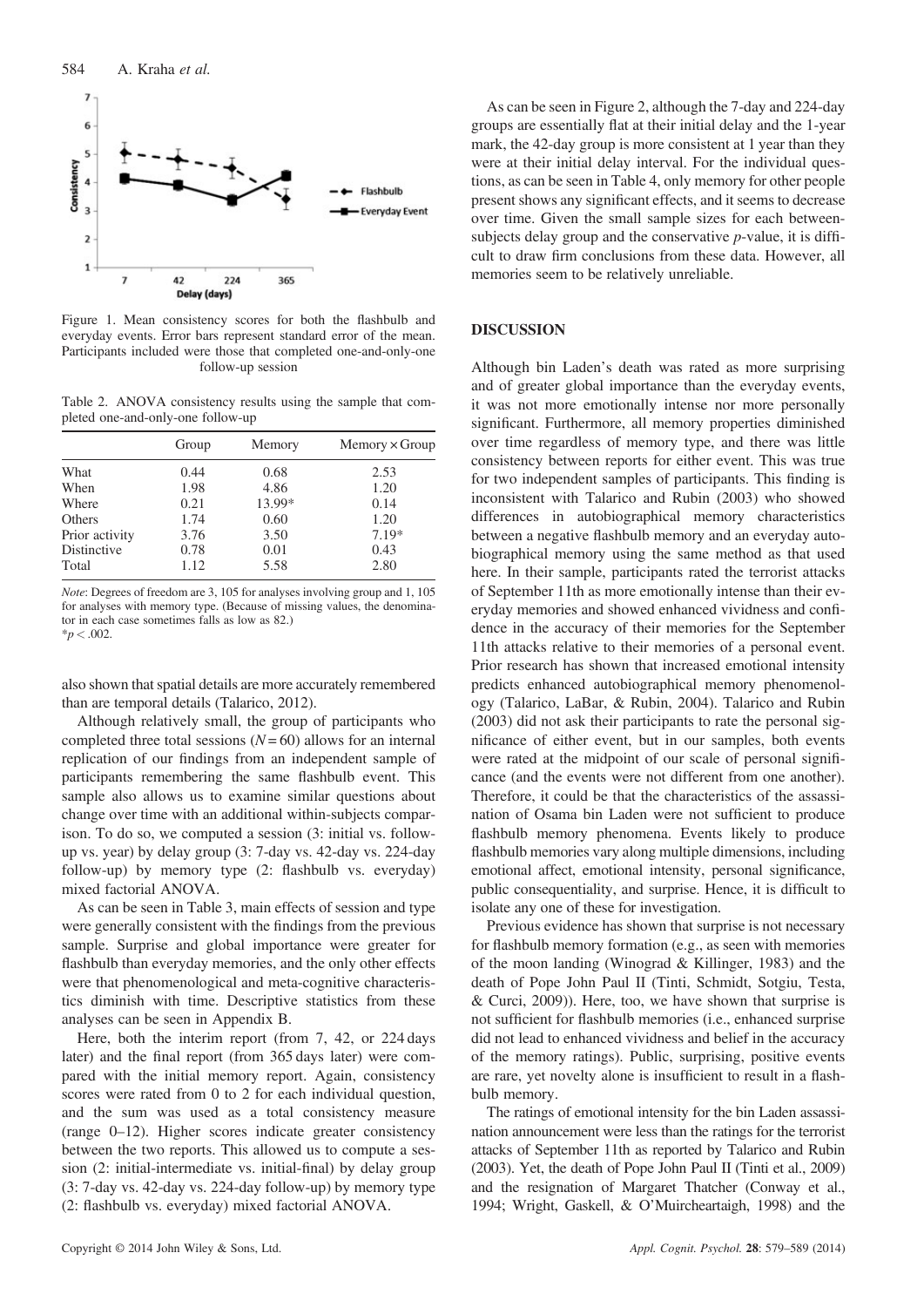Table 3. ANOVA results using the sample that completed all follow-up sessions

|                        |                 |       |                           |                | Effect of flashbulb versus everyday memory |                            |                                           |  |  |  |
|------------------------|-----------------|-------|---------------------------|----------------|--------------------------------------------|----------------------------|-------------------------------------------|--|--|--|
|                        | Effect of delay |       |                           |                | Interaction                                |                            |                                           |  |  |  |
|                        | Session         | Group | Session $\times$<br>Group | Main<br>effect | Memory $\times$<br>Group                   | Memory $\times$<br>Session | Memory $\times$ Session $\times$<br>Group |  |  |  |
| Key properties         |                 |       |                           |                |                                            |                            |                                           |  |  |  |
| Recollection           | $8.07*$         | 0.74  | 0.90                      | 1.93           | 0.36                                       | 0.40                       | 0.26                                      |  |  |  |
| <b>Belief</b>          | $12.10*$        | 0.35  | 0.25                      | 0.10           | 0.52                                       | 0.72                       | 1.13                                      |  |  |  |
| Remember/know          | $17.40*$        | 3.99  | 1.66                      | 0.00           | 0.01                                       | 1.69                       | 0.80                                      |  |  |  |
| Vividness              | $16.55*$        | 0.33  | 0.64                      | 0.01           | 0.17                                       | 0.92                       | 0.52                                      |  |  |  |
| Language and narrative |                 |       |                           |                |                                            |                            |                                           |  |  |  |
| Coherent story         | $14.27*$        | 0.19  | 1.51                      | 1.78           | 0.02                                       | 0.43                       | 0.80                                      |  |  |  |
| In pieces              | $31.70*$        | 1.43  | 2.43                      | 1.02           | 0.63                                       | 0.93                       | 1.79                                      |  |  |  |
| In words               | 5.67            | 4.06  | 1.73                      | 0.03           | 0.63                                       | 1.64                       | 1.08                                      |  |  |  |
| Specific own life      | 2.26            | 1.20  | 2.38                      | 8.11           | 1.87                                       | 0.34                       | 1.36                                      |  |  |  |
| Emotion                |                 |       |                           |                |                                            |                            |                                           |  |  |  |
| Valence                | 1.87            | 1.46  | 2.63                      | 1.37           | 2.63                                       | 0.32                       | 0.96                                      |  |  |  |
| Same intensity         | 18.69*          | 0.32  | 2.00                      | 0.01           | 0.10                                       | 0.04                       | 0.52                                      |  |  |  |
| Intensity              | $8.30*$         | 2.66  | 2.01                      | 0.00           | 0.21                                       | 0.93                       | 0.60                                      |  |  |  |
| Visceral               | 1.79            | 2.53  | 0.82                      | 0.00           | 0.01                                       | 0.04                       | 1.00                                      |  |  |  |
| Same emotion           | $19.16*$        | 0.82  | 1.19                      | 1.40           | 0.47                                       | 0.51                       | 0.34                                      |  |  |  |
| Other                  |                 |       |                           |                |                                            |                            |                                           |  |  |  |
| Field/observer         | $8.03*$         | 0.94  | 1.16                      | 1.70           | 0.30                                       | 0.61                       | 0.24                                      |  |  |  |
| Rehearsal              | $31.00*$        | 0.86  | 2.47                      | 2.31           | 0.04                                       | 2.87                       | 0.31                                      |  |  |  |
| <b>New</b>             |                 |       |                           |                |                                            |                            |                                           |  |  |  |
| Surprise               | 0.09            | 0.15  | 1.65                      | $41.45*$       | 2.00                                       | 1.04                       | 1.62                                      |  |  |  |
| Global importance      | 0.23            | 2.87  | 2.17                      | 331.86*        | 0.82                                       | 0.46                       | 2.26                                      |  |  |  |
| Personal importance    | 2.84            | 1.33  | 1.14                      | 7.57           | 3.80                                       | 3.25                       | 1.09                                      |  |  |  |

Note: Session refers to the first versus follow-up session. Groups differed by whether the follow-up occurred after 7, 42, or 224 days. Memory type refers to flashbulb versus everyday. Degrees of freedom are 2, 48 for all analyses involving group and 1, 48 for all others. (Because of missing values, the denominator in each case sometimes falls as low as 36.)

ANOVA, analysis of variance.

 $*p < .002$ .



Figure 2. Mean consistency scores for both the flashbulb and everyday events. Error bars represent standard error of the mean. Participants included were those that completed all follow-up sessions

announcement of the O. J. Simpson verdict (Winningham et al., 2000) have been identified in the literature as valid flashbulbproducing events; they seem comparable with the announcement of Osama bin Laden's death, especially to a sample of undergraduate students.

One possible limitation of the current study is that the majority of participants came from the University of North Texas undergraduate research participation pool. This has several implications, the first being that most participants were geographically located in Texas, far from the physical locations of the 2001 attacks perpetrated by bin Laden. Potentially, these individuals would have less personal investment in the search for Osama bin Laden than those closer to the sites of the 2001 attacks and would be less likely to form an intense memory for the announcement of his death. In addition, the mean age of participants (about 23 years old) was rather young, which means that participants were very young (around 12 years old) during the 2001 terrorist attacks. It is quite possible that our sample was not old enough to completely understand the complexity and importance of the 2001 events at the time the events occurred, which would theoretically make them less likely to follow the search, and less likely to react strongly to the assassination of Osama bin Laden. However, the reaction in Denton (which houses the University of North Texas) was strong, and some even launched fireworks in celebration after hearing the news (Lewis, 2011). It should be noted that this strong reaction was not seen uniformly across the country, perhaps resulting in a special situation for the current data and participants. Potentially as a consequence of this somewhat unique reaction, participants rated the death of bin Laden at least as personally significant as a private, personally experienced event.

Perhaps as a result of this reduced significance, bin Laden's assassination may have been rehearsed less than other flashbulb events, both individually and collectively. Very low rehearsal rates were reported both initially and over time (Appendices A and B). These numbers are much lower than rehearsal rates found by Talarico and Rubin (2003, 2007). Similarly, media coverage of the bin Laden event dissipated rather quickly (Pew Research, 2011), particularly in comparison with typical flashbulb memory-producing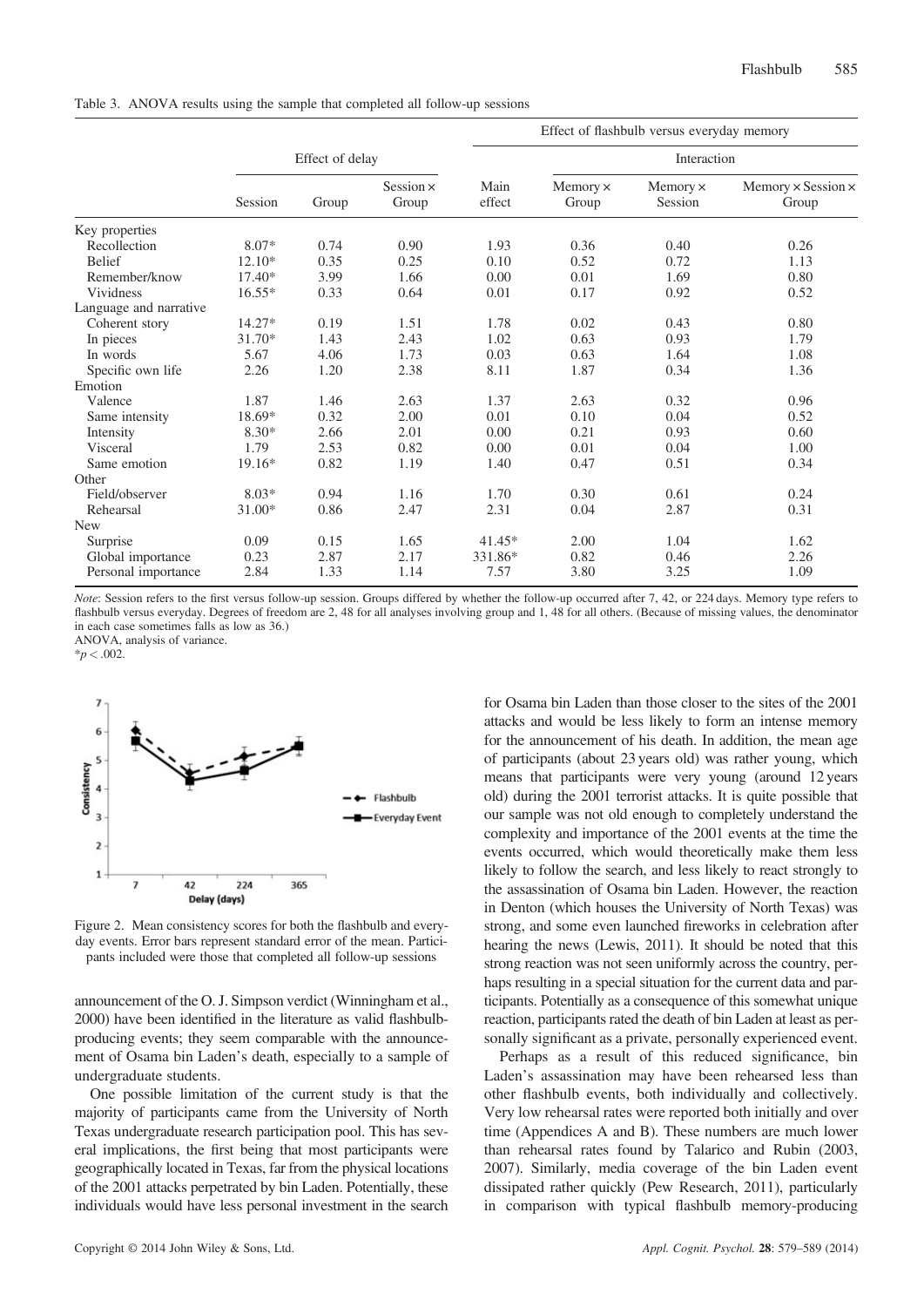|  |  | Table 4. ANOVA consistency results using the sample that completed all follow-up sessions |  |  |  |  |  |  |  |  |
|--|--|-------------------------------------------------------------------------------------------|--|--|--|--|--|--|--|--|
|--|--|-------------------------------------------------------------------------------------------|--|--|--|--|--|--|--|--|

|                |                           |                                 |                           | Effect of flashbulb versus everyday memory |                          |                            |                                           |  |  |  |
|----------------|---------------------------|---------------------------------|---------------------------|--------------------------------------------|--------------------------|----------------------------|-------------------------------------------|--|--|--|
|                |                           | Effect of delay                 |                           |                                            | Interaction              |                            |                                           |  |  |  |
|                | Session<br>$t1-t2, t1-t3$ | Group 7-, 42-, and<br>224-delay | Session $\times$<br>Group | Main<br>effect                             | Memory $\times$<br>Group | Memory $\times$<br>Session | Memory $\times$ Session $\times$<br>Group |  |  |  |
| What           | 0.69                      | 0.16                            | 3.70                      | 4.22                                       | 0.09                     | 5.43                       | 1.43                                      |  |  |  |
| When           | 0.03                      | 3.76                            | 3.58                      | 4.79                                       | 1.01                     | 1.12                       | 0.29                                      |  |  |  |
| Where          | 3.06                      | 3.43                            | 1.37                      | 3.51                                       | 0.29                     | 0.03                       | 0.17                                      |  |  |  |
| Others         | $12.40*$                  | 0.05                            | 5.32                      | 3.94                                       | 0.23                     | 0.01                       | 1.54                                      |  |  |  |
| Prior activity | 0.18                      | 0.35                            | 2.59                      | 0.37                                       | 0.10                     | 0.85                       | 0.12                                      |  |  |  |
| Distinctive    | 0.13                      | 3.39                            | 1.03                      | 0.30                                       | 0.31                     | 3.18                       | 2.36                                      |  |  |  |
| Total          | 1.92                      | 2.22                            | 7.48*                     | 0.16                                       | 0.00                     | 1.03                       | 0.09                                      |  |  |  |

Note: Degrees of freedom are 2, 48 for analyses involving group and 1, 48 for analyses with session or memory type. (Because of missing values, the denominator in each case sometimes falls as low as 36.)

ANOVA, analysis of variance.

 $*p < .002$ .

events. Others have argued that increased rehearsal maintains both accurate and inaccurate details over time (Loftus & Kaufman, 1992; Winningham et al., 2000), leading to the enhanced vividness and confidence seen in flashbulb memories (Talarico & Rubin, 2007).

Given Berntsen's (2009) proposed mechanism for producing flashbulb memories, the moderate personal significance leading to weak emotional intensity resulting in less frequent rehearsal predicts that memories for this event should be less vivid, less confidently held, and be more likely to be forgotten over time. Therefore, our data are consistent with the argument that personal significance is more important to flashbulb memory formation than is broad consequentiality (Talarico & Rubin, 2009). Further, these data seem to support mechanisms that rely on negative affect and high emotional arousal to produce flashbulb memory phenomena (Sharot & Phelps, 2004). Even though the death of bin Laden included enhanced surprise and consequentiality ratings relative to the personal event, this positive event did not result in flashbulb memories including enhanced and stable vividness and confidence ratings relative to ordinary autobiographical memories. (Yet, we have replicated the lack of differences between memory content/consistency in flashbulb and everyday autobiographical memories (Talarico & Rubin, 2003, 2007), providing further evidence against the special memory mechanism hypothesis.)

The fact that the announcement of the assassination of Osama bin Laden did not result in prototypical flashbulb memories does not mean that these data are irrelevant to the further study of flashbulb memory or of autobiographical memory generally. The current study has many methodological strengths. Within 48 hours of a major public event, we had collected data from 334 participants. This is a large sample size for the flashbulb literature; studies using immediate event follow-up typically have approximately 100 participants. Furthermore, we were able to obtain follow-up data from participants for up to 1 year after the event itself, a lengthy delay for most memory research. Last, we were able to test two independent samples of participants with the same technique allowing for internal replication of key findings.

There are also a number of theoretical contributions of the current study. Unexpected major events that affect millions of people are typically negative (e.g., assassinations of political leaders, terrorist attacks, and natural disasters). To date, there have been only a handful of studies on positive flashbulb events, but many of these events (e.g., sporting events) lack the consequentiality and uniqueness of the major negative flashbulb events. Therefore, this study is more directly comparable with traditional flashbulb memory studies than many prior attempts to examine the influence of emotional affect.

Future research is needed to confirm the lack of prototypical flashbulb memories in response to positive events, and the strategies discussed earlier are likely to be promising in this regard. In these contexts, though, we would encourage investigators to test memory over longer delays and to include comparisons with everyday autobiographical memories. Emotions are said to provide the interpretative framework for understanding events in our lives (Fivush & Baker-Ward, 2005), and it holds that autobiographical memory is a large part of the self-concept. It makes sense, then, that these two issues should be investigated to uncover the interplay between them.

### **REFERENCES**

- Baumeister, R. F., & Hasting, S. (1997). Distortions of collective memory: How groups flatter and deceive themselves. In J. W. Pennebaker, D. Paez, & B. Rimé (Eds.), Collective memories of political events: Social psychological perspectives (pp. 277–293). Mahwah, NJ: Earlbaum.
- Berntsen, D. (2009). Flashbulb memory and social identity. In O. Luminet & A. Curci (Eds.), Flashbulb memories: New issues and new perspectives (pp. 187–205). New York, NY: Psychology Press.
- Berntsen, D., & Thomsen, D. K. (2005). Personal memories for remote historical events: Accuracy and clarity of flashbulb memories related to World War II. Journal of Experimental Psychology, 134, 242–257.
- Boals, A., Rubin, D. C., & Klein, K. (2008). Memory and coping with stress: The relationship between cognitive-emotional distinctiveness, memory valence, and distress. Memory, 16, 637–657.
- Bohannon, J. N., III (1988). Flashbulb memories for the space shuttle disaster: A tale of two theories. Cognition, 29, 179–196.
- Bohn, A., & Berntsen, D. (2007). Pleasantness bias in flashbulb memories: Positive and negative flashbulb memories of the fall of the Berlin Wall among East and West Germans. Memory & Cognition, 35, 565–577.
- Breslin, C., & Safer, M. (2011). Effects of event valence on long-term memory for two baseball championship games. Psychological Science, 22, 1408–1412.

Brown, R., & Kulik, J. (1977). Flashbulb memories. Cognition, 5, 73–79.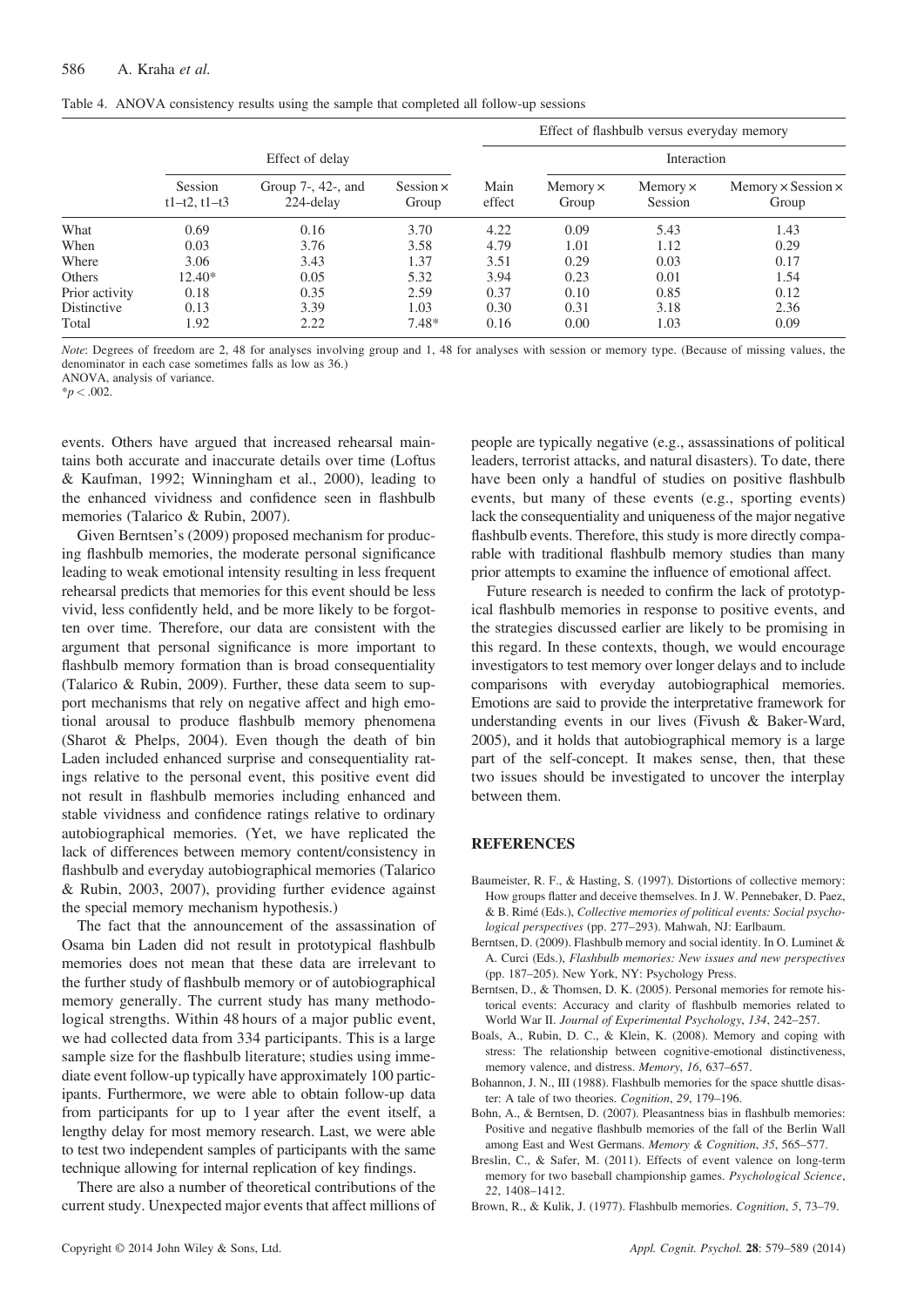- Christianson, S. A. (1989). Flashbulb memories: Special, but not so special. Memory & Cognition, 17, 435–443.
- Conway, M. A. (1995). Autobiographical knowledge and autobiographical memories. In D. C. Rubin (Ed.), Remembering our past: Studies in autobiographical memory (pp. 67–93). New York: Cambridge University Press.
- Conway, M. A., Anderson, S. J., Larsen, S. F., Donnelly, C. M., McDaniel, M. A., McClelland, A. G., … Logie, R. H. (1994). The formation of flashbulb memories. Memory & Cognition, 22, 326-343.
- Cooper, H., & Hedges, L. V. (1994). Handbook of research synthesis. New York: Russell Sage Foundations.
- Curci, A., & Luminet, O. (2006). Follow-up of a cross-national comparison on flashbulb and event memory for the September 11th attacks. Memory, 14, 329–344.
- Curci, A., Luminet, O., Finkenauer, C., & Gisle, L. (2001). Flashbulb memories in social groups: A comparative test-retest study of the memory of French President Mitterrand's death in a French and a Belgian group. Memory, 9, 81–101.
- Fivush, R., & Baker-Ward, L. (2005). The search for meaning: Developmental perspectives on internal state language in autobiographical memory. Journal of Cognition and Development, 6, 455–462.
- Holland, A. C., & Kensinger, E. A. (2012). Younger, middle-aged, and older adults' memories for the 2008 U. S. presidential election. Journal of Applied Research in Memory and Cognition, 1, 163–170.
- Kensinger, E. A., & Schacter, D. L. (2006). When the Red Sox shocked the Yankees: Comparing negative and positive memories. Psychonomic Bulletin & Review, 13, 757–763.
- Lewis, B. J. (2011, May 3). Jubilation and concern follow terrorist's death. Denton Record-Chronicle. Retrieved April 26, 2014 from: http://www. dentonrc.com/local-news/education/higher-education-headlines/20110503 jubilation-and-concern-follow-terrorists-death.ece
- Loftus, E. F., & Kaufman, L. (1992). Why do traumatic experiences sometimes produce good memory (flashbulbs) and sometimes no memory (repression)? In E. Winograd & U. Neisser (Eds.), Affect and accuracy in recall: Studies of "flashbulb" memories (pp. 212–223). New York: Cambridge University Press.
- Luminet, O., & Curci, A. (2009). The 9/11 attacks inside and outside the US: Testing four models of flashbulb memory formation across groups and the specific effects of social identity. Memory, 17, 742–759.
- Neisser, U., & Harsch, N. (1992). Phantom flashbulbs: False recollections of hearing the news about challenger. In E. Winograd (Ed.), Affect and accuracy in recall: Studies of "flashbulb" memories (pp. 9–32). Cambridge, England: Cambridge University Press.
- Pew Research Center for the People & the Press. (2011, May 18). Interest in bin Laden now tops news coverage: Economic news still viewed as a mix of good and bad. Retrieved April 26, 2014 from: [http://www.people](http://www.people-press.org/2011/05/18/interest-in-bin-laden-now-tops-news-coverage/)[press.org/2011/05/18/interest-in-bin-laden-now-tops-news-coverage/](http://www.people-press.org/2011/05/18/interest-in-bin-laden-now-tops-news-coverage/)
- Pezdek, K. (2003). Event memory and autobiographical memory for the events of September 11, 2001. Applied Cognitive Psychology, 17, 1033–1045.
- Rubin, D. C., Schrauf, R. W., & Greenberg, D. L. (2003). Belief and recollection of autobiographical memories. Memory & Cognition, 31, 887–901.
- Schmolck, H., Buffalo, E. A., & Squire, L. (2000). Memory distortions over time: Recollections of the O. J. Simpson trial verdict after 15 and 32 months. Psychological Science, 11, 39–45.
- Scott, D., & Ponsoda, V. (1996). The role of positive and negative affect in flashbulb memory. Psychological Reports, 79, 467–473.
- Shapiro, L. R. (2006). Remembering September 11th: The role of retention interval and rehearsal on flashbulb and event memory. Memory, 14, 129–147.
- Sharot, T., & Phelps, E. A. (2004). How arousal modulates memory: Disentangling the effects of attention and retention. Cognitive, Affective, & Behavioral Neuroscience, 4, 294–306.
- Smith, M. C., Bibi, U., & Sheard, D. E. (2003). Evidence for the differential impact of time and emotion on personal and event memories for September 11, 2001. Applied Cognitive Psychology, 17, 1047–1055.
- Talarico, J. M. (2012). Autobiographical memory for spatial location is unaffected by delay. Journal of Applied Research in Memory and Cognition, 1, 104–109.
- Talarico, J. M., LaBar, K. S., & Rubin, D. C. (2004). Emotional intensity predicts autobiographical memory experience. Memory & Cognition, 32, 1118–1132.
- Talarico, J. M., & Moore, K. M. (2012). Memories of "The Rivalry": Differences in how fans of the winning and losing teams remember the same game. Applied Cognitive Psychology, 26, 746–756.
- Talarico, J. M., & Rubin, D. C. (2003). Confidence, not consistency, characterizes flashbulb memories. Psychological Science, 14, 455–461.
- Talarico, J. M. & Rubin, D. C. (2007). Flashbulb memories are special after all: In phenomenology, not accuracy. Applied Cognitive Psychology, 21, 557–578.
- Talarico, J. M., & Rubin, D. C. (2009). Flashbulb memories result from ordinary memory processes and extraordinary event characteristics. In O. Luminet & A. Curci (Eds.), Flashbulb memories: New issues and new perspectives (pp. 79–97). New York: Psychology Press.
- Tekcan, A. I. (2001). Flashbulb memory for a negative and a positive event: News of desert storm and acceptance to college. Psychological Reports, 88, 323–331.
- Tekcan, A. I., & Peynircioglu, Z. F. (2002). Effects of age on flashbulb memories. Psychology and Aging, 17, 416–422.
- Tekcan, A., Ece, B., Gülgöz, S., & Er, N. (2003). Autobiographical and event memory for 9/11: Changes across one year. Applied Cognitive Psychology, 17, 1057–1066.
- Tinti, C., Schmidt, S., Sotgiu, I., Testa, S., & Curci, A. (2009). The role of importance/consequentiality appraisal in flashbulb memory formation: The case of the death of Pope John Paul II. Applied Cognitive Psychology, 23, 236–253.
- Walker, W. R., Skowronski, J. J., & Thompson, C. P. (2003). Life is pleasant and memory helps to keep it that way! Review of General Psychology, 7, 203–210.
- Weaver, C. A., III (1993). Do you need a "flash" to form flashbulb memory? Journal of Experimental Psychology: General, 122, 39–46.
- Weaver, C. A., III, & Krug, K. S. (2004). Consolidation-like effects in flashbulb memories: Evidence from September 11, 2001. The American Journal of Psychology, 117, 517–530.
- Winningham, R. G., Hyman, I. E., Jr., & Dinnel, D. L. (2000). Flashbulb memories? The effects of when the initial memory report was obtained. Memory, 8, 209–216.
- Winograd, E., & Killinger, W. A., Jr. (1983). Relating age at encoding in early childhood to adult recall: Development of flashbulb memories. Journal of Experimental Psychology: General, 112, 413–422.
- Wright, D. B., Gaskell, G. D., & O'Muircheartaigh, C. A. (1998). Flashbulb memory assumptions: Using national surveys to explore cognitive phenomena. British Journal of Psychology, 89, 103–121.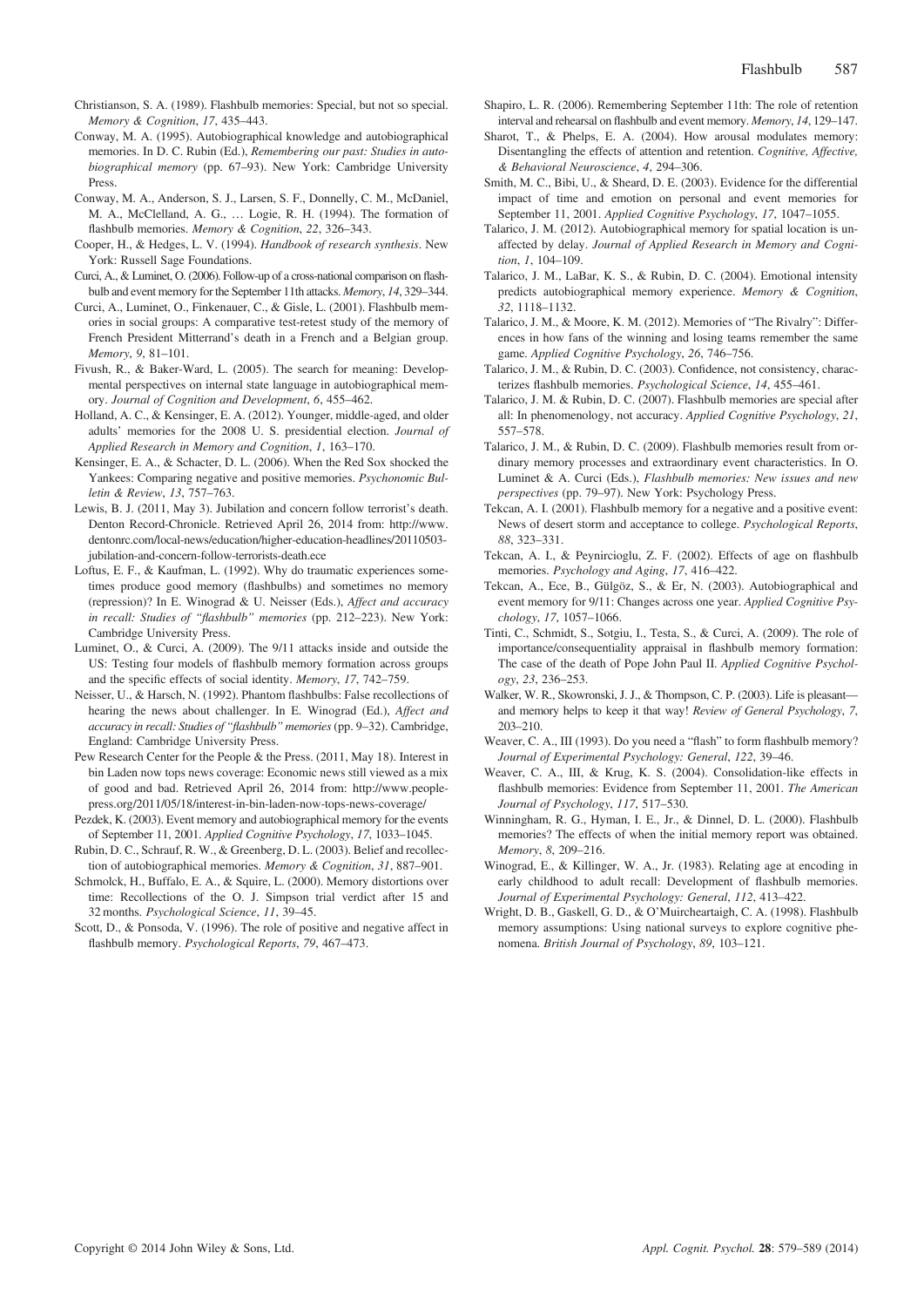## APPENDIX A

|                                            |            |                  |           |                  | Time 2    |                  |      |                  |                   |                  |           |  |  |
|--------------------------------------------|------------|------------------|-----------|------------------|-----------|------------------|------|------------------|-------------------|------------------|-----------|--|--|
|                                            |            | Time 1           |           |                  | 7<br>42   |                  |      | 224              |                   | 365              |           |  |  |
|                                            |            | $\boldsymbol{M}$ | $\cal SD$ | $\boldsymbol{M}$ | $\cal SD$ | $\boldsymbol{M}$ | SD   | $\boldsymbol{M}$ | $\boldsymbol{SD}$ | $\boldsymbol{M}$ | <b>SD</b> |  |  |
| Key properties                             |            |                  |           |                  |           |                  |      |                  |                   |                  |           |  |  |
| Recollection                               | ${\rm FB}$ | 3.26             | 1.76      | 2.72             | 1.25      | 2.50             | 1.11 | 2.17             | 1.32              | 2.39             | 1.39      |  |  |
|                                            | EV         | 3.58             | 1.91      | 3.19             | 1.45      | 2.54             | 1.64 | 2.44             | 1.27              | 2.57             | 1.49      |  |  |
| <b>Belief</b>                              | FB         | 5.68             | 1.21      | 5.62             | 1.18      | 5.57             | 1.35 | 4.85             | 1.03              | 5.00             | 1.44      |  |  |
|                                            | EV         | 5.72             | 1.30      | 5.66             | 1.18      | 5.04             | 1.45 | 5.62             | 0.91              | 4.74             | 1.53      |  |  |
| Remember/know                              | ${\rm FB}$ | 4.61             | 2.07      | 4.00             | 1.87      | 3.85             | 1.61 | 3.50             | 1.61              | 3.18             | 1.97      |  |  |
|                                            | EV         | 5.04             | 1.82      | 4.67             | 1.92      | 3.81             | 2.13 | 4.17             | 2.12              | 3.41             | 2.11      |  |  |
| Vividness                                  | FB         | 4.69             | 1.76      | 4.28             | 1.67      | 3.79             | 1.22 | 3.29             | 1.28              | 3.13             | 1.92      |  |  |
|                                            | EV         | 4.81             | 1.70      | 4.29             | 1.83      | 3.63             | 1.69 | 3.51             | 1.53              | 3.16             | 1.97      |  |  |
| Language and narrative                     |            |                  |           |                  |           |                  |      |                  |                   |                  |           |  |  |
| Coherent story                             | FB         | 4.02             | 1.98      | 3.34             | 1.78      | 3.21             | 1.69 | 3.11             | 1.95              | 2.74             | 1.77      |  |  |
|                                            | EV         | 4.45             | 1.91      | 3.90             | 2.05      | 3.29             | 2.01 | 3.50             | 1.78              | 2.91             | 1.87      |  |  |
|                                            |            | 2.79             | 1.76      | 3.39             | 1.69      | 4.42             | 2.04 | 4.94             | 1.91              | 4.22             |           |  |  |
| In pieces<br>In words<br>Specific own life | FB         |                  |           |                  |           |                  |      |                  |                   |                  | 2.11      |  |  |
|                                            | EV         | 3.20             | 1.79      | 3.04             | 1.69      | 3.62             | 1.94 | 4.22             | 1.82              | 4.00             | 2.11      |  |  |
|                                            | FB         | 3.26             | 1.76      | 3.14             | 1.69      | 2.68             | 1.43 | 2.94             | 1.10              | 2.26             | 1.34      |  |  |
|                                            | EV         | 3.40             | 1.72      | 3.25             | 1.48      | 2.61             | 1.85 | 2.44             | 1.44              | 2.17             | 1.44      |  |  |
|                                            | FB         | 4.32             | 1.98      | 4.21             | 2.38      | 3.75             | 1.96 | 3.60             | 1.47              | 2.96             | 1.77      |  |  |
|                                            | EV         | 5.02             | 1.90      | 4.14             | 2.22      | 4.50             | 2.38 | 4.73             | 1.90              | 3.61             | 2.06      |  |  |
|                                            |            |                  |           |                  |           |                  |      |                  |                   |                  |           |  |  |
|                                            | FB         | 4.68             | 1.31      | 4.26             | 1.40      | 4.46             | 1.11 | 4.17             | 1.16              | 4.14             | 1.03      |  |  |
| Emotion<br>Valence<br>Same intensity       | EV         | 5.28             | 1.49      | 5.19             | 1.56      | 4.82             | 1.43 | 4.73             | 1.43              | 4.41             | 1.36      |  |  |
|                                            | FB         | 3.60             | 1.76      | 3.17             | 1.56      | 2.50             | 1.16 | 2.28             | 1.57              | 2.65             | 1.87      |  |  |
|                                            | EV         | 3.55             | 1.71      | 3.28             | 1.78      | 2.50             | 1.69 | 2.06             | 1.15              | 2.22             | 1.58      |  |  |
| Intensity                                  | FB         | 2.93             | 1.65      | 2.69             | 1.45      | 2.00             | 1.38 | 1.94             | 1.48              | 2.48             | 1.68      |  |  |
|                                            | EV         | 2.84             | 1.40      | 2.62             | 1.51      | 2.46             | 1.75 | 1.71             | 1.15              | 2.48             | 1.34      |  |  |
| Visceral                                   | ${\rm FB}$ | 1.53             | 0.77      | 1.51             | 0.90      | 1.24             | 0.58 | 1.65             | 0.97              | 1.54             | 0.86      |  |  |
|                                            | EV         | 1.45             | 0.79      | 1.49             | 0.95      | 1.21             | 0.37 | 1.45             | 0.89              | 1.60             | 1.01      |  |  |
| Same emotion                               | ${\rm FB}$ | 4.46             | 1.76      | 3.82             | 1.90      | 3.39             | 1.69 | 3.44             | 1.74              | 3.48             | 1.68      |  |  |
|                                            | EV         | 4.16             | 1.90      | 3.61             | 1.85      | 3.07             | 1.96 | 3.00             | 1.61              | 3.04             | 1.77      |  |  |
| Other                                      |            |                  |           |                  |           |                  |      |                  |                   |                  |           |  |  |
| Field/observer                             | FB         | 4.63             | 2.20      | 3.76             | 2.15      | 3.93             | 2.06 | 3.88             | 2.23              | 3.30             | 1.92      |  |  |
|                                            | EV         | 4.84             | 2.10      | 4.21             | 1.99      | 4.11             | 2.17 | 4.18             | 2.14              | 3.13             | 2.11      |  |  |
| Rehearsal                                  | FB         | 3.60             | 1.42      | 3.00             | 1.38      | 2.60             | 1.17 | 2.47             | 1.28              | 2.56             | 1.60      |  |  |
|                                            | EV         | 3.16             | 1.33      | 2.82             | 1.38      | 2.22             | 1.63 | 2.37             | 1.36              | 2.44             | 1.65      |  |  |
| New                                        |            |                  |           |                  |           |                  |      |                  |                   |                  |           |  |  |
|                                            |            |                  |           |                  |           |                  |      |                  |                   |                  |           |  |  |
| Surprise                                   | FB         | 5.82             | 1.09      | 5.94             | 1.02      | 6.09             | 0.73 | 6.22             | 0.72              | 5.64             | 1.01      |  |  |
|                                            | EV         | 3.87             | 1.62      | 3.65             | 1.67      | 3.56             | 1.56 | 4.48             | 3.15              | 4.33             | 1.68      |  |  |
| Global import                              | FB         | 6.34             | 0.98      | 6.02             | 1.56      | 6.31             | 1.35 | 6.22             | 1.32              | 6.46             | 0.86      |  |  |
|                                            | EV         | 2.46             | 2.22      | 2.17             | 1.99      | 1.76             | 1.77 | 2.31             | 2.21              | 3.33             | 2.73      |  |  |
| Personal import                            | FB         | 4.07             | 1.64      | 3.31             | 1.51      | 3.50             | 1.51 | 3.94             | 1.40              | 3.57             | 1.68      |  |  |
|                                            | EV         | 4.13             | 1.72      | 4.14             | 1.51      | 3.93             | 1.97 | 3.86             | 1.74              | 4.04             | 1.97      |  |  |

Descriptive statistics for the sample that completed one-and-only-one follow-up session

Note: FB= Flashbulb event, EV= everyday event.